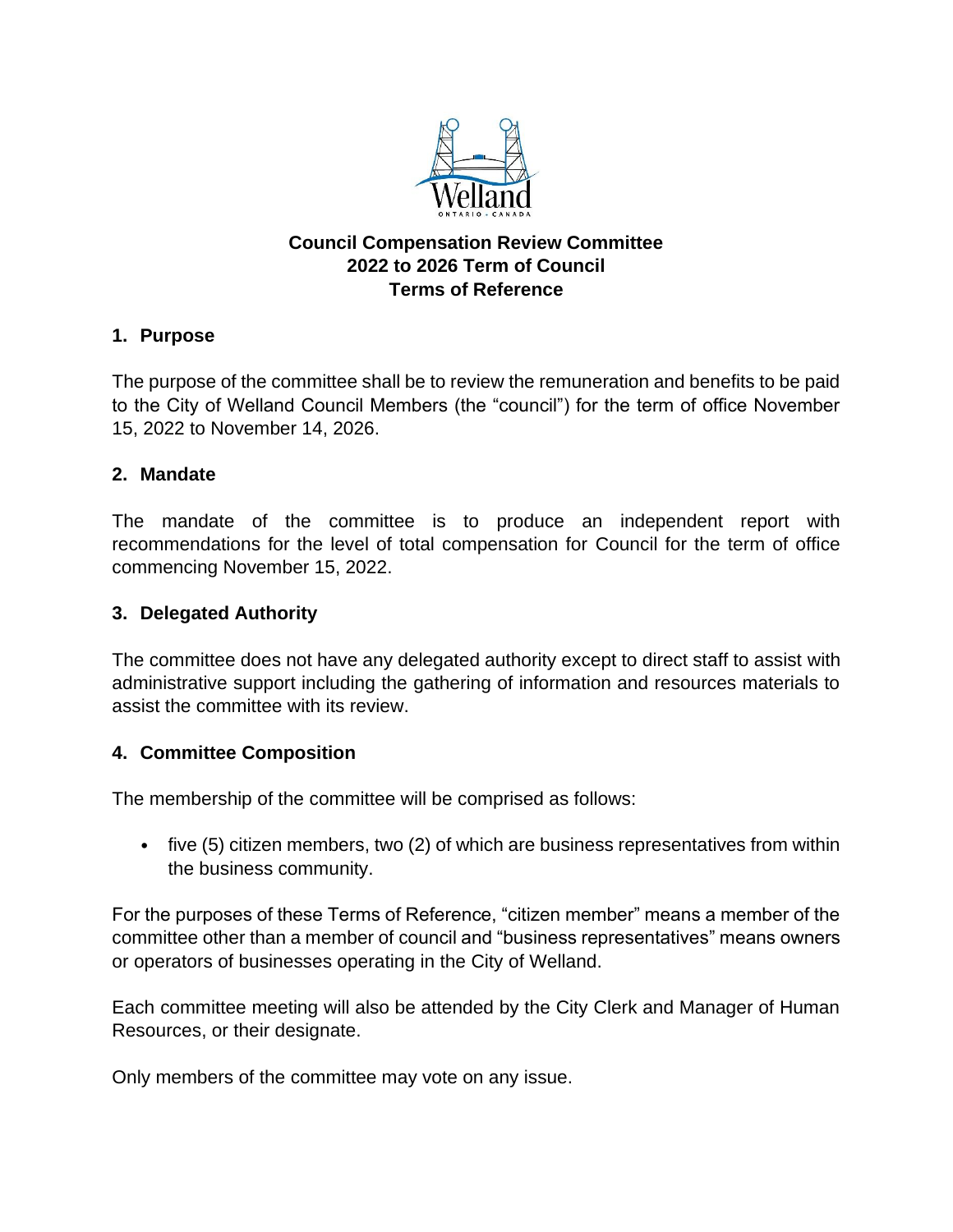# **5. Appointment of Members to the Committee**

All members of the committee will be interviewed and appointed by a staff panel consisting of the Director of Finance/Treasurer/CFO, Manager of Human Resources and the City Clerk. No appointments to the committee will be made by Members of Council.

### **6. Subcommittees**

The committee may establish subcommittees, as needed, to consider specific issues and only members of the committee may be members of any subcommittee.

### **7. Term of Office**

The committee shall terminate upon acceptance of the committee's final report by Council, which shall be completed before September 2022. If a member resigns or is unable to continue to serve, a replacement may be appointed.

In the event of a vacancy by death, resignation or from any other cause other than the expiration of the term for which the member was appointed, such vacancy may be dealt with by a staff panel consisting of the Director of Finance/Treasurer/CFO, Manager of Human Resources and the City Clerk.

### **8. Lead Department/Reporting Relationship**

The lead department for the committee shall be the City Clerk.

### **9. Administration of the Committee**

Members of the committee will serve without remuneration other than reimbursement of expenses approved by the Director of Finance/Treasurer/CFO or his/her designate incurred in the performance of committee duties The committee will elect a Chairperson at its first meeting.

#### **10.Quorum**

Quorum shall be a majority of the members of the committee.

### **11.Meeting Schedule**

The committee will meet at least monthly, with the specific dates and times for meetings to be determined by the committee at its first meeting. Additional meetings may be called by the Chairperson. The Chairperson can cancel any meeting.